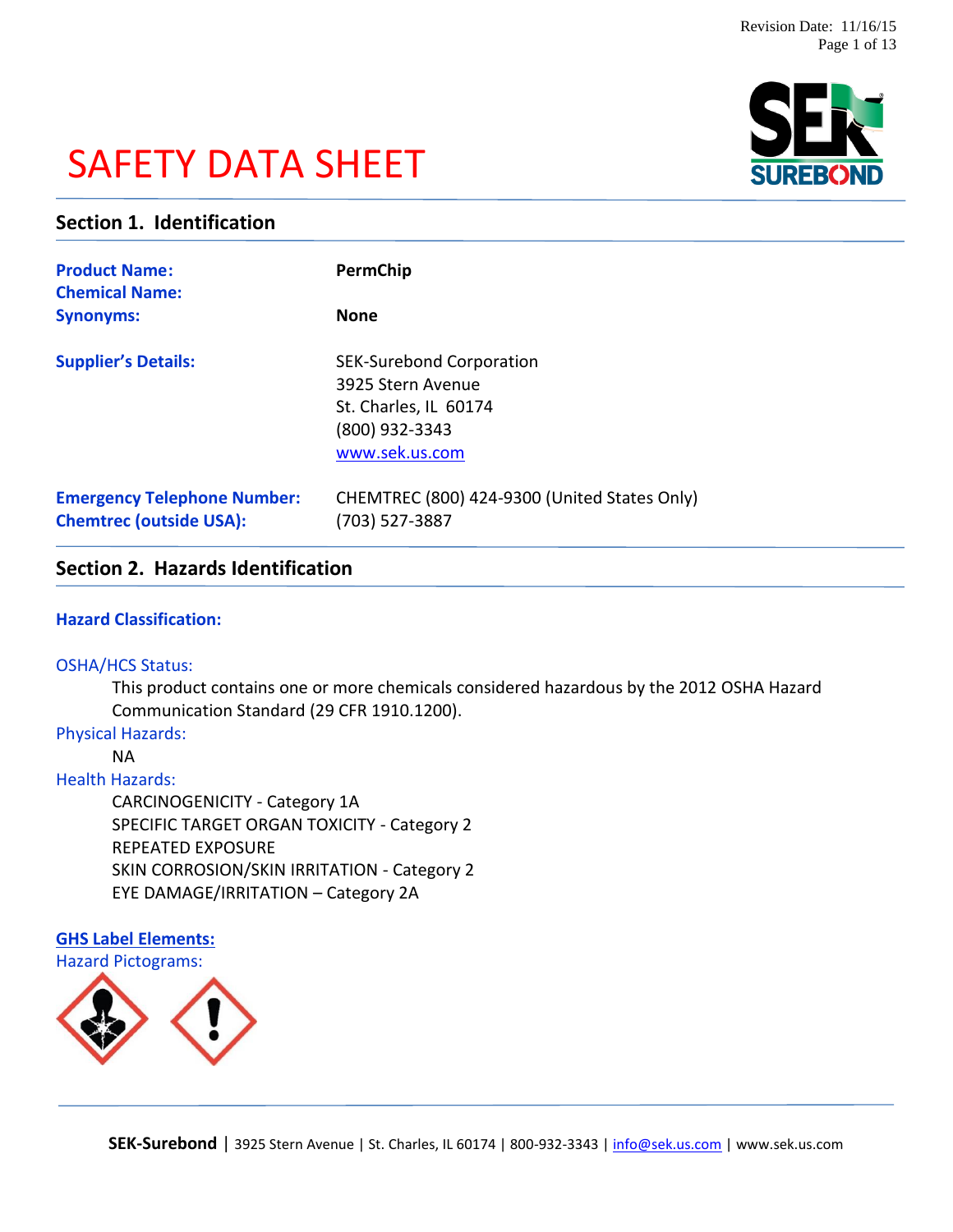#### Signal Word: Danger

#### Hazard Statements:

May cause cancer.

May cause damage to organs (lungs) through prolonged or repeated exposure.

Causes skin irritation.

Causes serious eye irritation.

## **Precautionary Statements:**

#### Prevention:

Obtain special instructions before use. Do not handle until all safety precautions have been read and understood. Wash any exposed body parts. Wear protective gloves/protective clothing/eye protection/face protection.

#### Response:

If exposed or concerned: Get medical advice/attention. If on skin: wash with plenty of water. Take off contaminated clothing and wash it before reuse. If in eyes: Rinse continuously with water for several minutes. Remove contact lenses, if present and easy to do.

#### Storage:

Store in a dry area.

#### Disposal:

Dispose of contents/container in accordance with local/regional/national/international regulations. Other hazards:

#### None known

# Supplemental Information:

Respirable Crystalline Silica (RCS) may cause cancer. Granite is a naturally occurring mineral complex that contains varying quantities of quartz (crystalline silica). In its natural bulk state, granite is not a known health hazard. Granite may be subjected to various natural or mechanical forces that produce small particles (dust) which may contain Respirable Crystalline Silica (particles less than 10 micrometers in aerodynamic diameter). Repeated inhalation of Respirable Crystalline Silica (quartz) may cause lung cancer according to IARC and NTP; ACGIH states that it is a suspected cause of cancer. Other forms of RCS (e.g. tridymite and cristobalite) may also be present or formed under certain industrial processes.

# **Section 3. Composition/Information on Ingredients**

| <b>Substance/Mixtures:</b><br><b>Chemical Nature:</b>      | Mixture               |
|------------------------------------------------------------|-----------------------|
| <b>Other Means of Identification:</b>                      | SEK-Surebond PermChip |
| <b>CAS number/other identifiers:</b><br><b>CAS Number:</b> | Mixture               |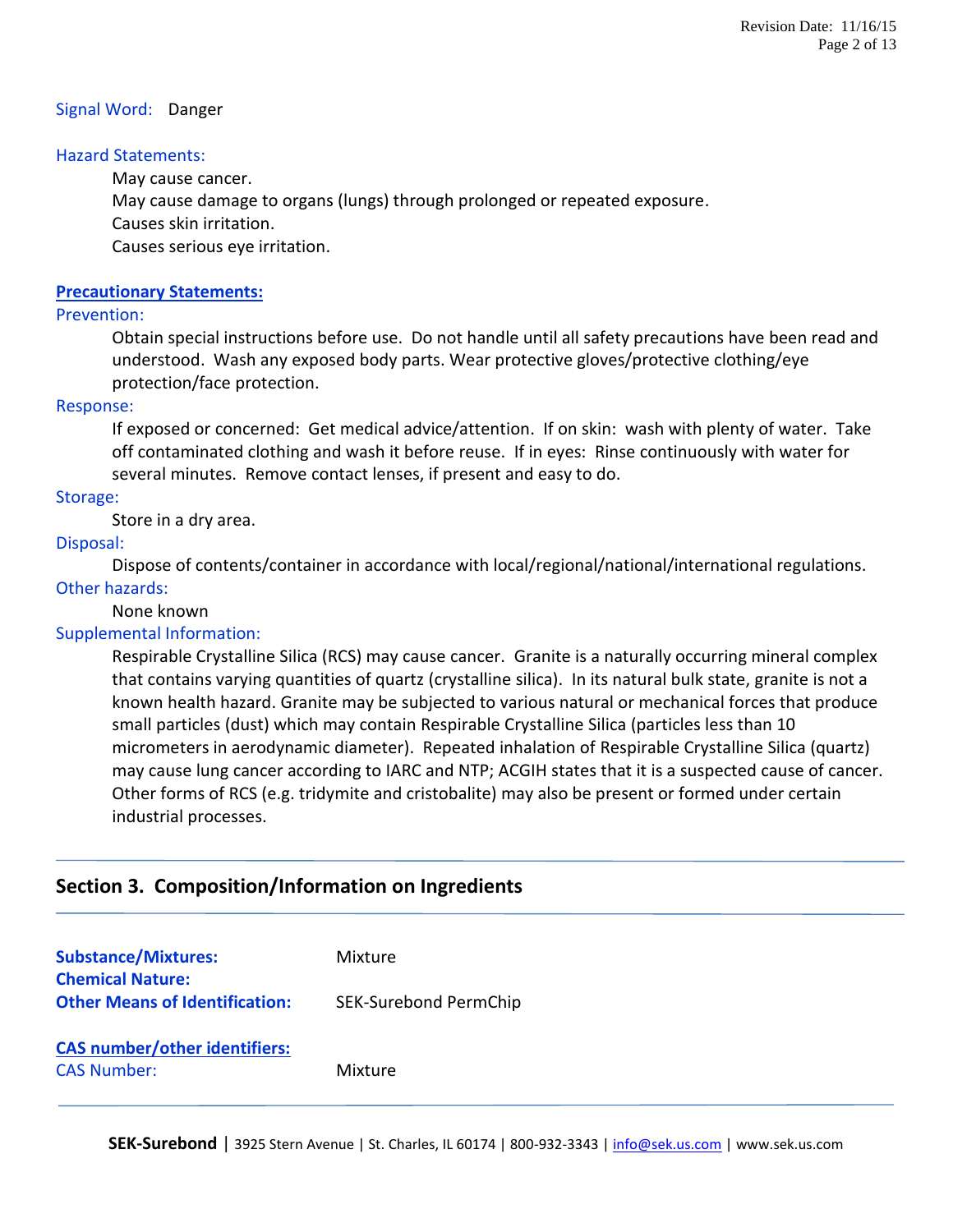| <b>Ingredient Name</b>      | <b>CAS-No.</b> |     |
|-----------------------------|----------------|-----|
| Granite                     | None           | >99 |
| Crystalline Silica (Quartz) | 14808-60-7     | >1  |

Any concentration shown as a range is to protect confidentiality or is due to process variation. There are no additional ingredients present which, within the current knowledge of the supplier and in the concentrations applicable, are classified as hazardous to health or the environment and hence require reporting in this section. These materials are mined from the earth. Trace amounts of naturally occurring elements might be detected during chemical analysis of these materials.

Occupational exposure limits, if available, are listed in Section 8.

# **Section 4. First Aid Measures**

# **Description of Necessary First Aid Measures:**

#### Eye Contact:

Dust: Immediately flush with plenty of water for at least 15 minutes while holding eyelid(s) apart. Remove contacts if present and easy to do. Occasionally lift the eyelid(s) to ensure thorough rinsing. Beyond flushing, do not attempt to remove material from the eye(s). Get medical attention if irritation develops or persists.

#### Inhalation:

Dust: Move to fresh air. Get medical attention if symptoms develop or persist.

#### Skin Contact:

Dust: Wash off with soap and water. Get medical attention if irritation develops and persists. Ingestion:

Dust: Rinse mouth and drink plenty of water. Never give anything by mouth to an unconscious person. Get medical attention.

# **Most Important Symptoms/Effects (both acute and delayed):**

Inhaling dust may cause discomfort in chest, shortness of breath and coughing. Prolonged inhalation may cause chronic health effects. This product contains Crystalline Silica. Prolonged or repeated inhalation of respirable crystalline silica liberated from this product can cause silicosis, and may cause cancer.

# **Indication of Immediate Medical Attention and Special Treatment Needed (if necessary):**

#### Notes to Physician:

Provide general supportive measures and treat symptomatically. Keep victim under observation. Symptoms may be delayed.

# Specific treatments:

Not applicable.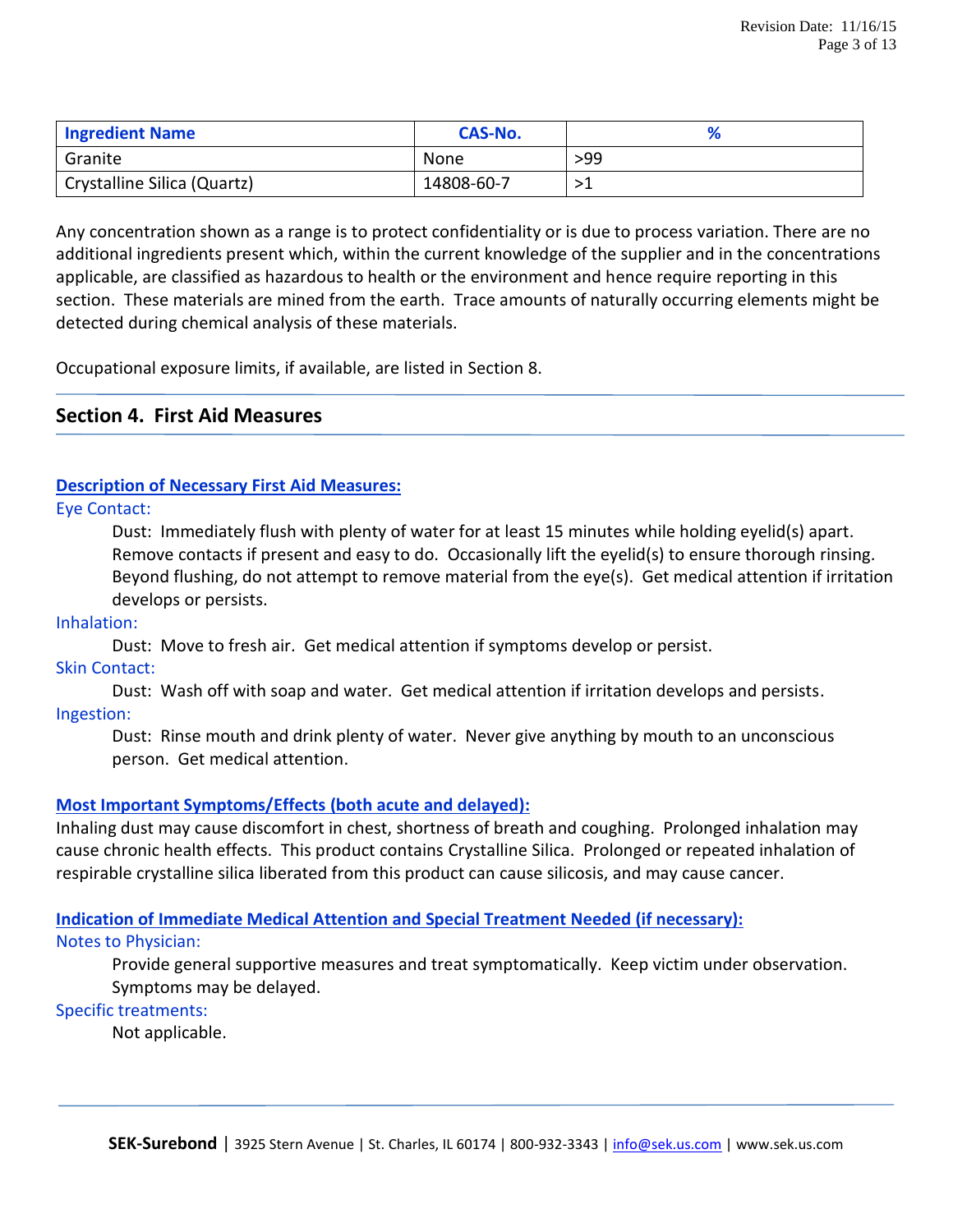#### Protection of first-aiders:

Ensure that the medical personnel are aware of the material(s) involved, and take precautions to protect themselves.

#### General information:

Pre-existing medical conditions that may be aggravated by exposure include disorders of the eye, skin and lung (including asthma and other breathing disorders). If addicted to tobacco, smoking will impair the ability of the lungs to clear themselves of dust.

# **Section 5. Firefighting Measures**

| <b>General Fire Hazards:</b>         | Not applicable.                                                                       |
|--------------------------------------|---------------------------------------------------------------------------------------|
| <b>Extinguishing Media:</b>          |                                                                                       |
| <b>Suitable Extinguishing Media:</b> | Not flammable. Use fire-extinguishing media appropriate for surrounding<br>materials. |
| Unsuitable Extinguishing Media:      | None known.                                                                           |
| <b>Special hazards arising from</b>  |                                                                                       |
| the substance or mixture:            | No unusual fire or explosion hazards noted. Not a combustible dust.                   |
| <b>Hazardous thermal</b>             |                                                                                       |
| <b>Decomposition:</b>                | None known.                                                                           |

# **Special Protective Equipment for Firefighters:**

Use protective equipment appropriate for surrounding materials. No specific precautions. Contact with powerful oxidizing agents may cause fire and/or explosions (see Section 10 of SDS). No unusual fire or explosion hazards.

# **Section 6. Accidental Release Measures**

# **Personal Precautions, Protective Equipment and Emergency Procedures:**

Wear appropriate personal protective equipment and clothing during clean-up of materials that contain or may liberate dust.

# **Methods and Materials for Containment and Cleaning Up:**

Spilled material, where dust is generated may overexpose cleanup personnel to Respirable Crystalline Silica-containing dust. Do not dry sweep or use compressed air for clean-up. Wetting of spilled material and/or use of respiratory protective equipment may be necessary. Avoid discharge of fine particulate matter into drains or water courses.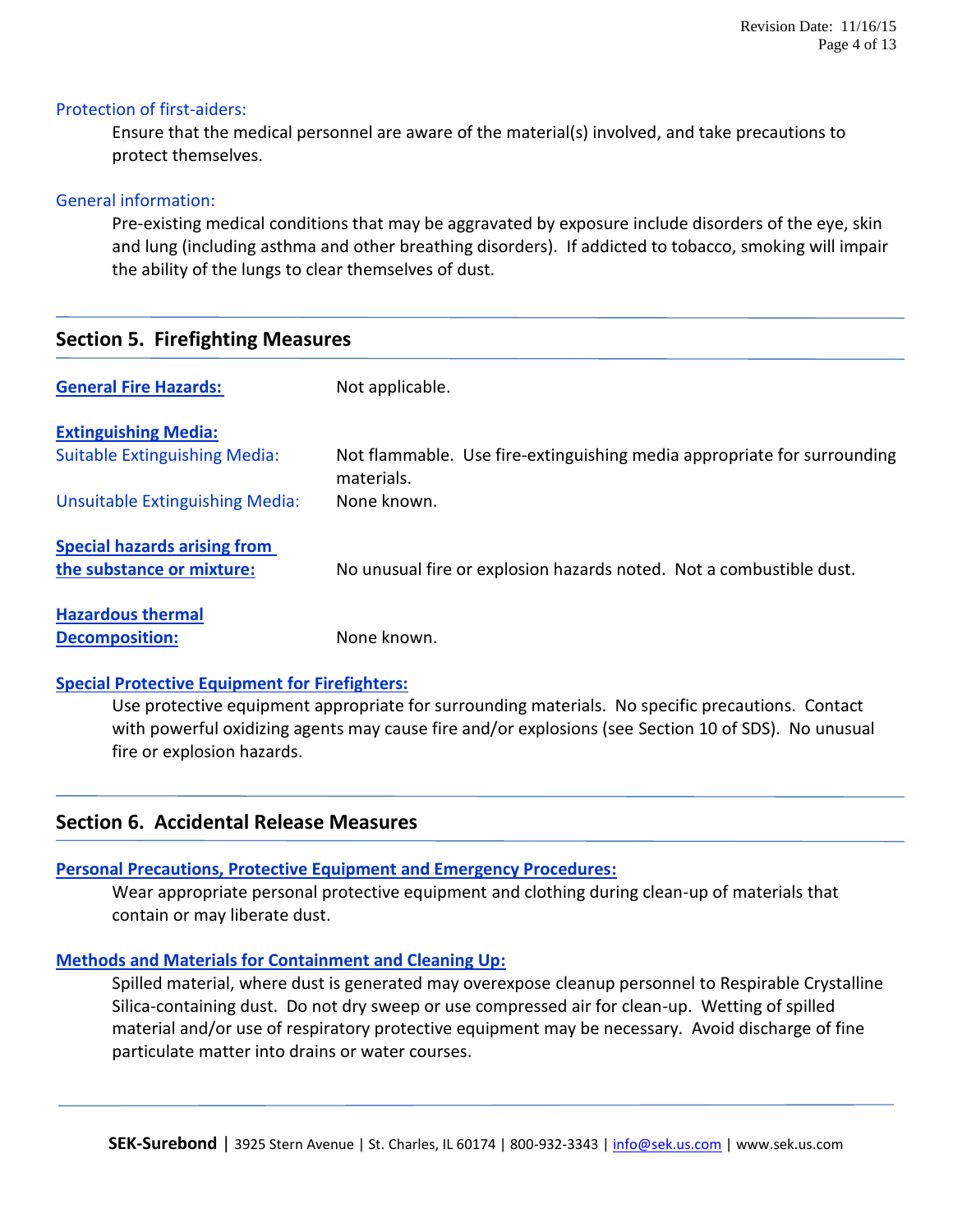# **Section 7. Handling and Storage**

# **Precautions for Safe Handling:**

## Protective Measures:

Do not handle until all safety precautions have been read and understood. Keep formation of airborne dusts to a minimum. Provide appropriate exhaust ventilation at places where dust is formed. Do not breathe dust. Avoid prolonged exposure. Provide adequate ventilation. Wear appropriate personal protective equipment.

# **C**onditions for Safe Storage, Including any Incompatibilities:

Avoid dust formation or accumulation.

# **Section 8. Exposure Controls/Personal Protection**

# **Control Parameters:**

# **Occupational Exposure Limits**

1 – Value equivalent to OSHA formulas (29 CFR 1910.1000; 29 CFR

2 – Value also applies to MSHA metal/Non-Metal (1973 TLVs at 30 CFR 56/57.5001)

3 – OSHA enforces 0.250 mg/m<sup>3</sup> in construction and shipyards (CPL-03-00-007)

4 – Value also applies to OSHA construction (29 CRF 1926.55 Appendix A) and shipyards (29 CFR 1915.1000 Table Z)

 $5 - MSHA$  limit = 10 mg/m<sup>3</sup>

| <b>Ingredient Name</b>                            | <b>Exposure Limits</b>                                    |  |
|---------------------------------------------------|-----------------------------------------------------------|--|
| Particles not otherwise classified                | <b>ACGIH TLV (United States, 3/2012)</b>                  |  |
|                                                   | TWA: 3 mg/m <sup>3</sup> . Form: Respirable particles (2) |  |
|                                                   | TWA: 10 mg/m <sup>3</sup> . Form: Inhalable particles (2) |  |
|                                                   | OSHA PEL (United States, 6/2010)                          |  |
|                                                   | PEL: 5mg/m <sup>3</sup> . Form: Respirable fraction       |  |
|                                                   | PEL: 15 mg/m <sup>3</sup> . Form: Total dust(4)           |  |
|                                                   | TWA: 5mg/m <sup>3</sup> . Form: Respirable fraction (1)   |  |
|                                                   | TWA: 15mg/m <sup>3</sup> . Form: Total dust (1, 4, 5)     |  |
|                                                   |                                                           |  |
| Crystalline Silica (Quartz) (CAS 14808-60-7)      | OSHA PEL (United States, 6/2010)                          |  |
|                                                   | TWA: $0.3 \text{ mg/m}^3$ . Form: Total dust $(1,2)$      |  |
|                                                   | TWA: $0.1 \text{ mg/m}^3$ . Form: Respirable $(1,2,3)$    |  |
| <b>Crystalline Silica (all forms CAS mixture)</b> | ACGIH TLV (United States, 3/2012)                         |  |
|                                                   | TWA: 0.025 mg/m <sup>3</sup> . Form: Respirable fraction  |  |
|                                                   | NIOSH REL (United States, 6/2009)                         |  |
|                                                   | TWA: 0.05 mg/m <sup>3</sup> . Form: Respirable dust       |  |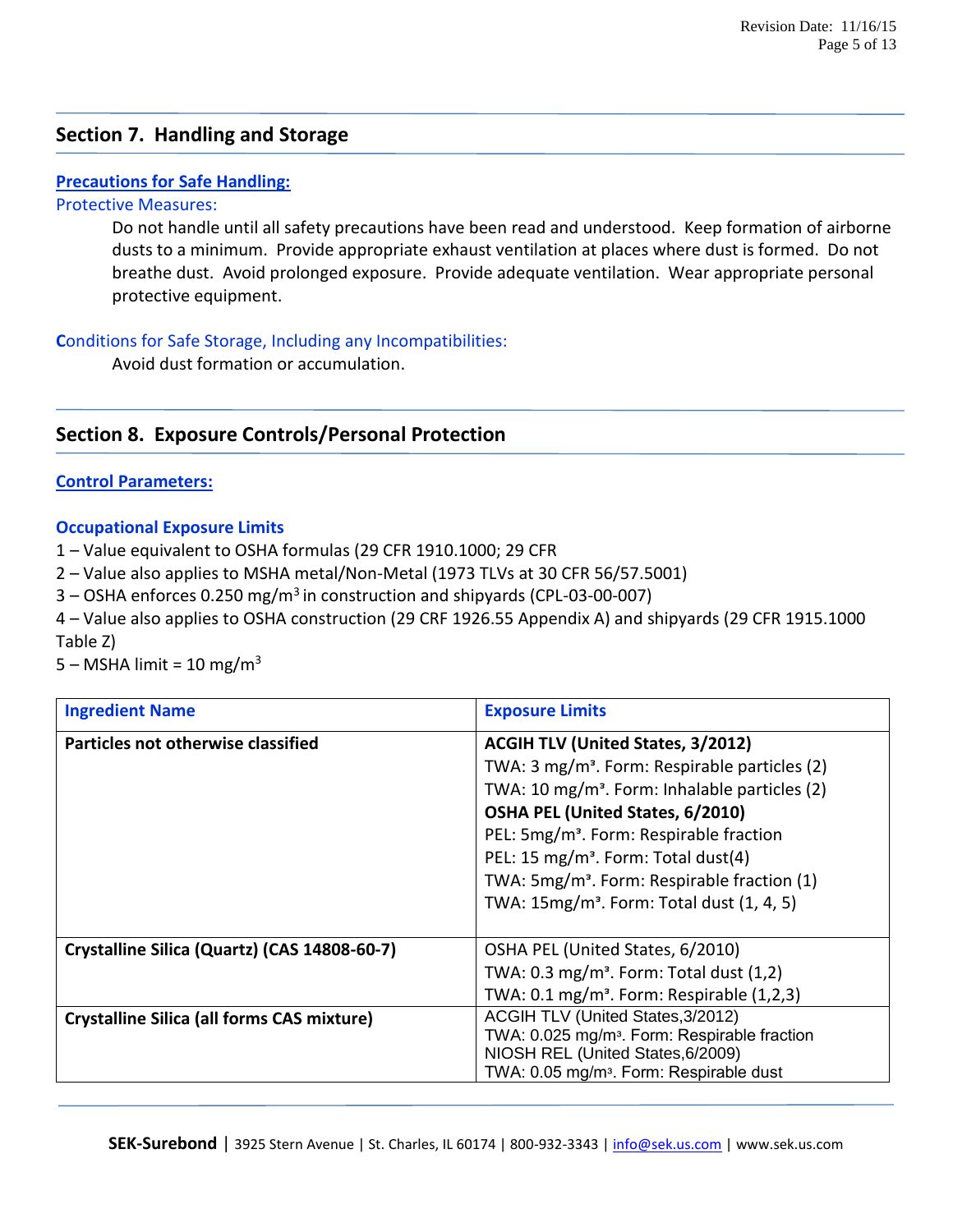# **Exposure Controls:**

## Appropriate Engineering Controls:

Good ventilation (typically 10 air changes per hour indoors) should be used. Ventilation rates should be matched to conditions. If applicable, use process enclosures, local exhaust ventilation, or other engineering controls to maintain airborne levels below recommended exposure limits. If exposure limits have not been established, maintain airborne levels to an acceptable level.

#### Exposure Guidelines:

OSHA PELs, MSHA PELs, and ACGIH TLVs are 8-hr TWA values. NIOSH RELs are for TWA exposures up to 10-hr/day and 40-hr/wk. Occupational exposure to nuisance dust (total and respirable) and Respirable Crystalline Silica should be monitored and controlled. Terms including "Particulates Not Otherwise Classified," "Particulates Not Otherwise Regulated," Particulates Not Otherwise Specified," and "Inert or Nuisance Due" are often used interchangeably; however, the user should review each agency's terminology for differences in meanings.

#### Biological limit values:

No biological exposure limits noted for the ingredient(s).

# **Individual Protection Measures, Such As Personal Protective Equipment:**

#### Hygiene Measures:

Always observe good personal hygiene measures, such as washing after handling the material and before eating, drinking and/or smoking. Routinely wash work clothing and protective equipment to remove contaminants.

#### Eye/Face Protection:

Wear safety glasses with side shields (or goggles).

#### Hand Protection:

Use personal protective equipment as required.

#### Body Protection:

Use personal protective equipment as required.

#### Other Skin Protection:

Use personal protective equipment as required.

#### Respiratory Protection:

When handling or performing work that produces dust or Respirable Crystalline Silica in excess of applicable exposure limits, wear a NIOSH-approved respirator that is properly fitted and is in good condition. Respirators must be used in accordance with all applicable workplace regulations.

# Thermal Hazards:

Not anticipated. Wear appropriate thermal protective clothing if necessary.

# **Section 9. Physical and Chemical Properties**

#### **Information on Basic Physical and Chemical Properties:**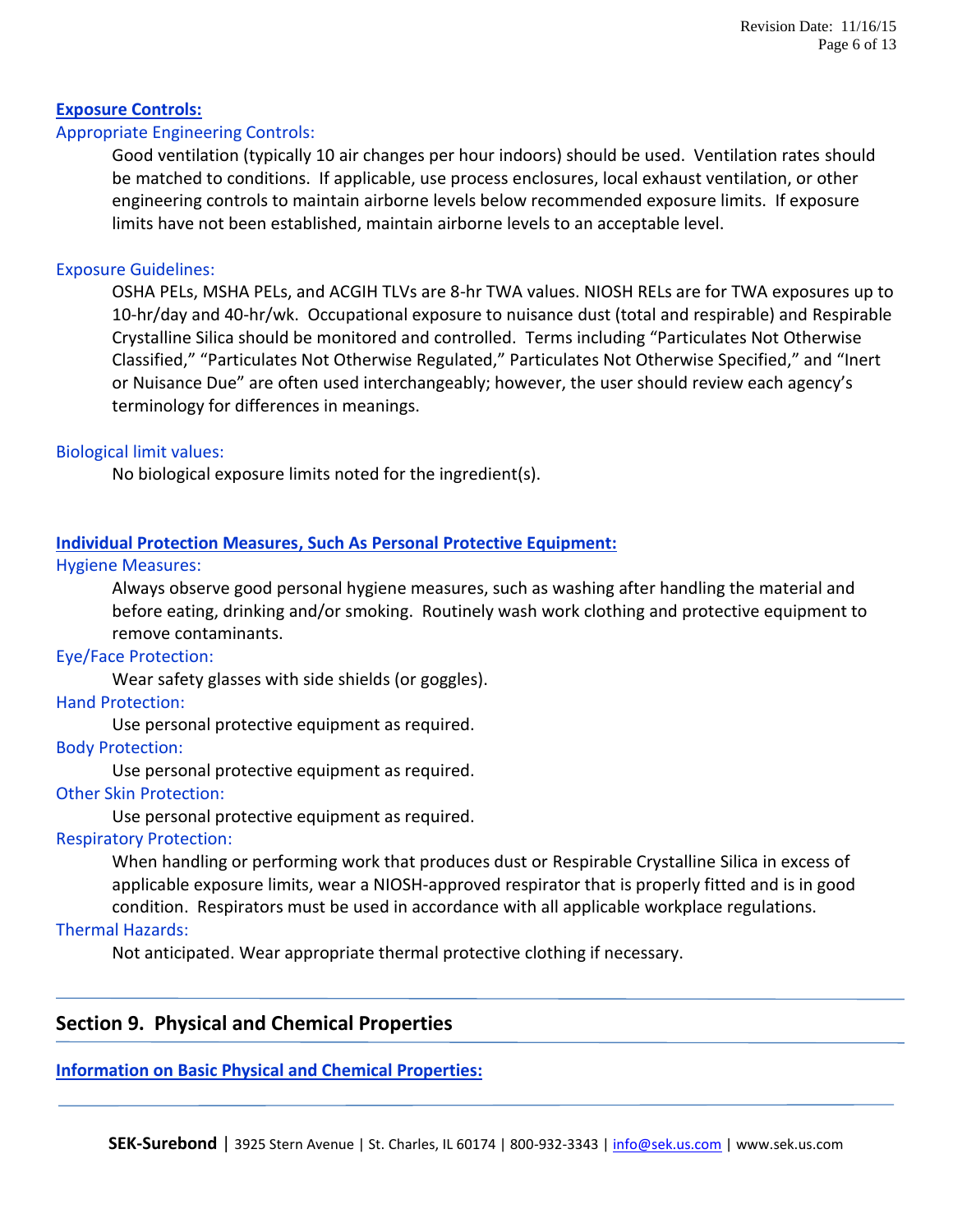| Appearance:                          |                                      |
|--------------------------------------|--------------------------------------|
| <b>Physical State:</b>               | Solid, particles of granular mixture |
| Color:                               | Various colors                       |
| Odor:                                | Not applicable                       |
| <b>Odor Threshold:</b>               | Not applicable                       |
| pH:                                  | No data available                    |
| <b>Melting Point/Freezing Point:</b> | Not applicable                       |
| Initial Boiling Point & Range:       | Not applicable                       |
| <b>Flash Point:</b>                  | Non-combustible                      |
| <b>Burning Time:</b>                 | Not applicable                       |
| <b>Evaporation Rate:</b>             | Not applicable                       |
| Flammability (solid, gas):           | Not applicable                       |
| <b>Upper Explosion Limit:</b>        | Not applicable                       |
| <b>Lower Explosion Limit:</b>        | Not applicable                       |
| <b>Vapor Pressure:</b>               | Not applicable                       |
| <b>Relative Vapor Density:</b>       | Not applicable                       |
| <b>Relative Density:</b>             | Not available                        |
| Solubility:                          |                                      |
| <b>Solubility in Water:</b>          | Insoluble                            |
| <b>Partition coefficient</b>         |                                      |
| (n-octanol/water):                   | Not applicable                       |
| <b>Auto-ignition Temperature:</b>    | Not applicable                       |
| <b>Decomposition Temperature:</b>    | Not applicable                       |
| SADT:                                | Not available                        |
| <b>Viscosity:</b>                    | Not applicable                       |
|                                      |                                      |

# **Section 10. Stability and Reactivity**

| Reactivity:                                | This product is stable and non-reactive under normal conditions<br>of use, storage and transport.    |
|--------------------------------------------|------------------------------------------------------------------------------------------------------|
| <b>Chemical Stability:</b>                 | Material is stable under normal conditions.                                                          |
| <b>Possibility of Hazardous Reactions:</b> | No dangerous reaction known under conditions of normal use.                                          |
| <b>Conditions to Avoid:</b>                | Avoid contact with strong oxidizing agents.                                                          |
| <b>Incompatible Materials:</b>             | Crystalline Silica may react violently with strong oxidizing agents,<br>causing fire and explosions. |
| <b>Hazardous Decomposition Products:</b>   | None expected.                                                                                       |

# **Section 11. Toxicological Information**

**Information on Toxicological Effects:**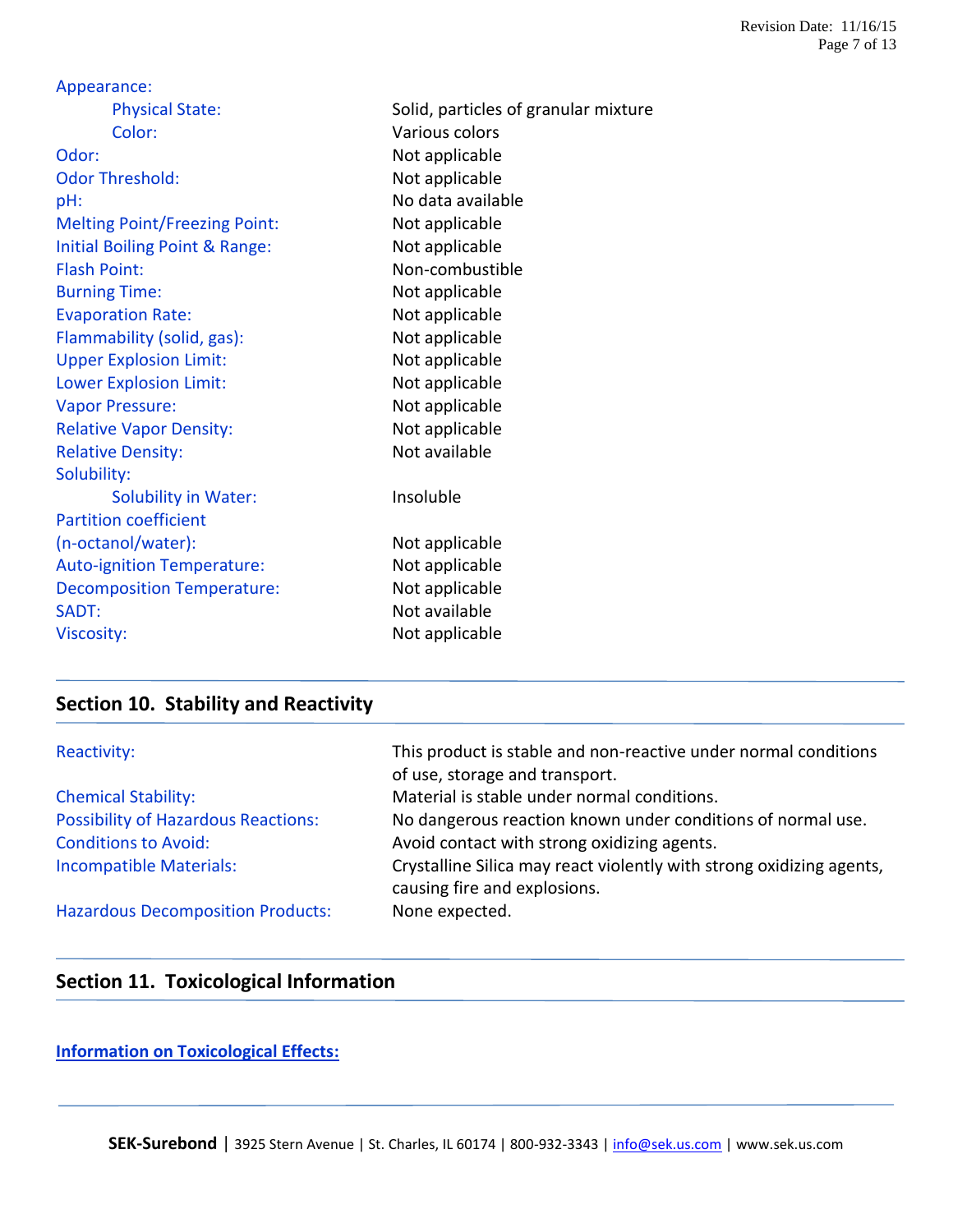## **Acute Toxicity:**

Not expected to be acutely toxic.

# **Irritation/Corrosion:**

Skin: Dust may cause irritation through mechanical abrasion. This product is not expected to be a skin hazard.

Eyes: Direct Contact with eyes may cause temporary irritation through mechanical abrasion. Inhalation: Repeated inhalation of Respirable Crystalline Silica (quartz) may cause silicosis, a fibrosis (scarring) of the lungs. Silicosis is irreversible and may be fatal. Silicosis increases the risk of contracting pulmonary tuberculosis. Some studies suggest that repeated inhalation of Respirable Crystalline Silica may cause other adverse health effects including lung and kidney cancer. Ingestion: Not likely due to product form; however, accidental ingestion may cause discomfort.

# **Sensitization:**

Respiratory sensitization: No respiratory sensitizing effects known.

Skin sensitization: Not known to be a dermal irritant or sensitizer.

#### **Mutagenicity:**

No data available to indicate product or any components present at greater than 0.1% are mutagenic or genotoxic.

#### **Aspiration Hazard:**

Not expected to be an aspiration hazard.

#### **Reproductive toxicity:**

Not expected to be a reproductive hazard.

#### **Symptoms related to physical, chemical and toxicological characteristics:**

Dust can cause discomfort in chest, shortness of breath and/or coughing.

# **Carcinogenicity:**

Respirable Crystalline Silica has been classified by IARC and NTP as a known human carcinogen, and classified by ACGIH as a suspected human carcinogen.

| <b>Product/Ingredient Name</b>  | <b>OSHA</b> | <b>IARC</b>              | <b>ACGIH</b>   | <b>NTP</b>               |
|---------------------------------|-------------|--------------------------|----------------|--------------------------|
| Crystalline Silica (Quartz) CAS | Not listed  | 1 Carcinogenic to humans | A <sub>2</sub> | Known to be              |
| 14808-60-7)                     |             |                          |                | human carcinogen         |
| Respirable Tridymite and        | Not listed  | 1 Carcinogenic to humans |                | $\overline{\phantom{a}}$ |
| Cristobalite (other forms of    |             |                          |                |                          |
| crystalline) (CAS Mixture)      |             |                          |                |                          |

#### **Specific target organ toxicity (acute exposure):**

| <b>Name</b>                            | Category | <b>Route of Exposure</b> | <b>Target Organs</b>          |
|----------------------------------------|----------|--------------------------|-------------------------------|
| Crystalline Silica (Quartz) CAS 14808- |          | <b>Inhalation</b>        | Not reported to have effects. |
| $60-7)$                                |          |                          |                               |
| Respirable Tridymite and Cristobalite  |          | <b>Inhalation</b>        | Not reported to have effects. |
| (other forms of crystalline) (CAS      |          |                          |                               |
| Mixture)                               |          |                          |                               |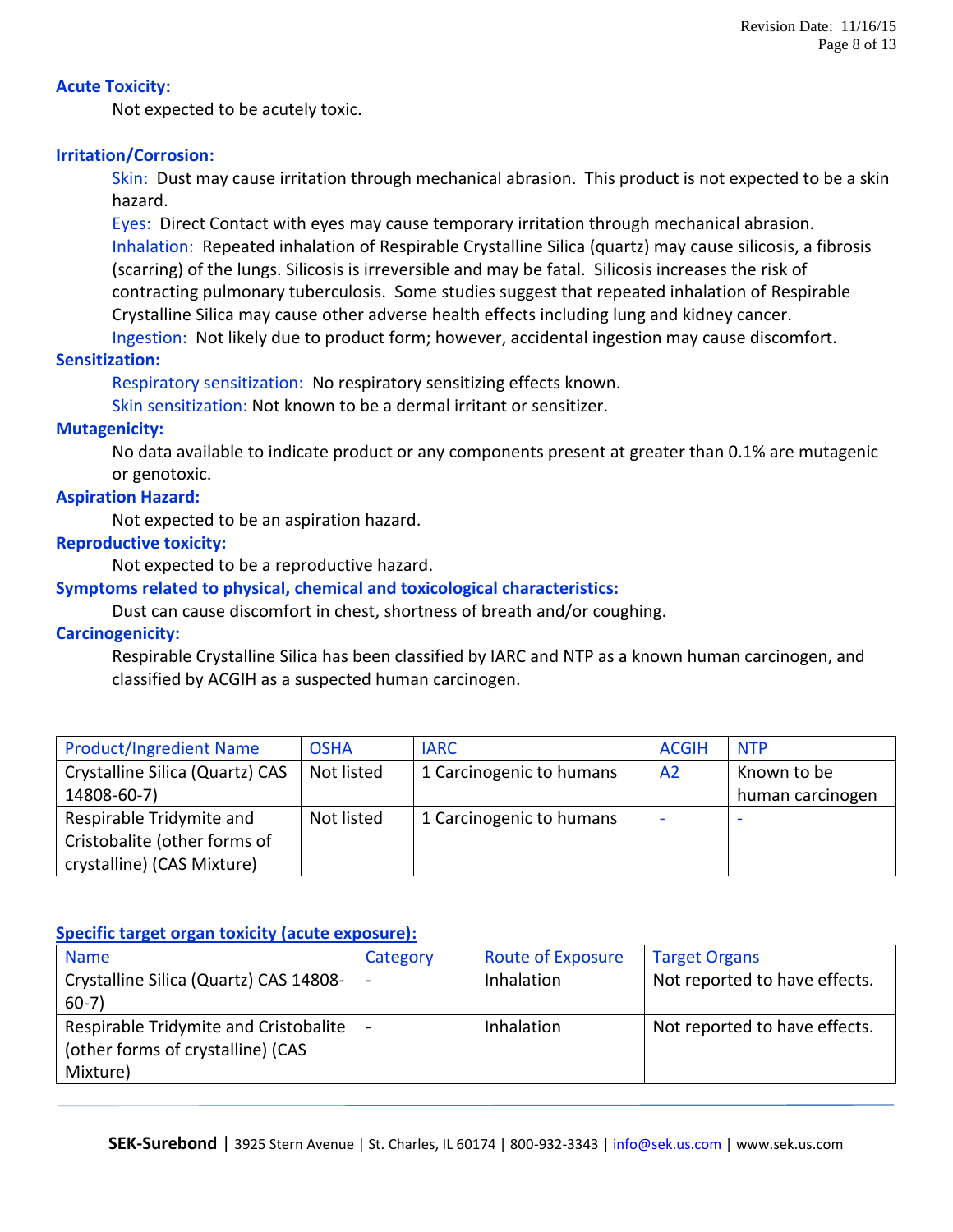# **Specific target organ toxicity (chronic exposure):**

| <b>Name</b>                            | Category | <b>Route of Exposure</b> | <b>Target Organs</b>        |
|----------------------------------------|----------|--------------------------|-----------------------------|
| Crystalline Silica (Quartz) CAS 14808- |          | <b>Inhalation</b>        | May cause damage to organs  |
| $60-7)$                                |          |                          | (lung) through prolonged or |
|                                        |          |                          | repeated exposure.          |
| Respirable Tridymite and Cristobalite  |          | <b>Inhalation</b>        | May cause damage to organs  |
| (other forms of crystalline) (CAS      |          |                          | (lung) through prolonged or |
| Mixture)                               |          |                          | repeated exposure.          |

# Potential chronic health effects:

General: Prolonged inhalation of Respirable Crystalline Silica may be harmful. May cause damage to organs (lungs) through prolonged or repeated exposure. There are reports in the literature suggesting that excessive Crystalline Silica exposure may be associated with autoimmune disorders and other adverse health effects involving the kidney. In particular, the incidence of scleroderma (thickening of the skin caused by swelling and the thickening of fibrous tissue) appears to be higher in silicotic individuals. To date, the evidence does not conclusively determine a causal relationship between silica exposure and these adverse health effects.

# **Section 12. Ecological Information**

# **EcoToxicity:**

Not expected to be harmful to aquatic organisms. Discharging sand and gravel dust and fines into waters may increase total suspended (TSP) levels that can be harmful to certain aquatic organisms.

| Persistence and degradability:    | Not applicable.                                                                                                                        |
|-----------------------------------|----------------------------------------------------------------------------------------------------------------------------------------|
| <b>Bioaccumulative potential:</b> | Not applicable.                                                                                                                        |
| Mobility in soil:                 | Not applicable.                                                                                                                        |
| <b>Other adverse effects:</b>     | No other adverse environmental effects (e.g. ozone depletion,<br>photochemical ozone creation potential, global warming potential) are |
|                                   | expected from this component.                                                                                                          |

# **Section 13. Disposal Considerations**

# **Disposal methods:**

Do not allow fine particulate matter to drain into sewers/water supplies. Do not contaminate ponds, waterways or ditches with fine particulates. Dispose of contents in accordance with local/regional/national/international regulations.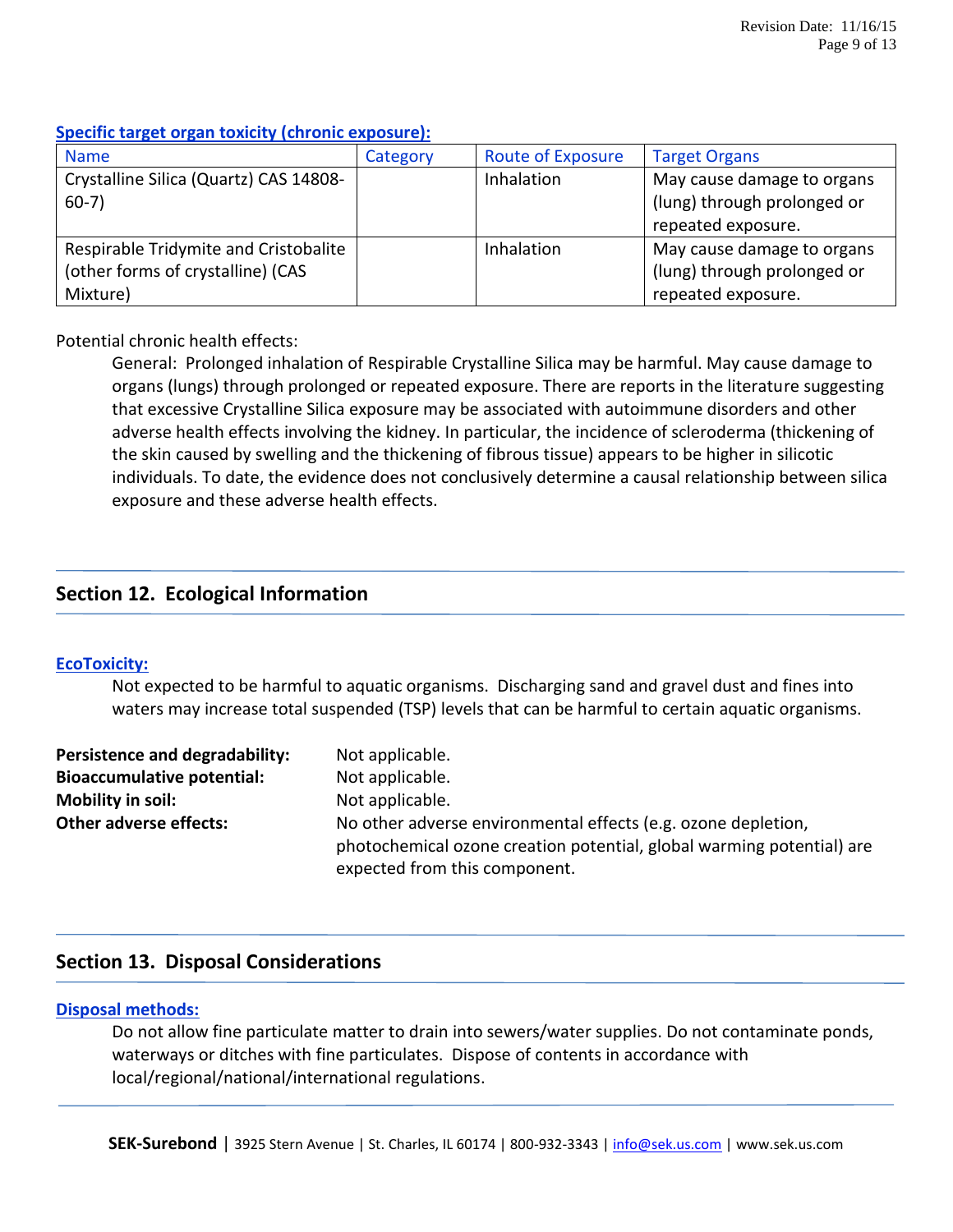## Hazardous Waste Code:

Not regulated.

#### Waste from residues/unused product:

Dispose of in accordance with local regulations. Empty containers or liners may retain some product residues. This material and its container must be disposed of in a safe manner.

## Contaminated Packaging:

Since emptied containers may retain product residue, follow label warnings even after container is emptied. Empty packaging materials should be recycled or disposed of in accordance with applicable regulations and practices.

# **Section 14. Transport Information**

|                            | <b>DOT Classification</b> | <b>IMDG</b>    | <b>IATA</b>              |
|----------------------------|---------------------------|----------------|--------------------------|
| <b>UN Number</b>           | Not regulated.            | Not regulated. | Not regulated.           |
| UN Proper shipping name    |                           |                |                          |
| Transport hazard class(es) | -                         |                | $\overline{\phantom{0}}$ |
| Packing group              |                           |                | $\overline{\phantom{0}}$ |
| Environmental hazards      | -                         |                | -                        |
| Additional information     |                           |                | -                        |

Transport in bulk according to Annex II of MARPOL 73/78 and the IBC Code.

# **Section 15. Regulatory Information**

# **U.S. Federal regulations:**

OSHA Hazard Communication Standard, 29 CFR 1910.1200: This product is a "Hazardous Chemical" as defined by the OSHA Hazard Communication Standard, 29 CFR 1910.1200

TSCA Section 12(b) Export Notification (40 CFR 707, Subpart. D): Not regulated

OSHA Specifically Regulated Substances (29 CFR 1910.1001-1050): Not listed

# CERCLA Hazardous Substance List (40 CFR 302.4):

Not listed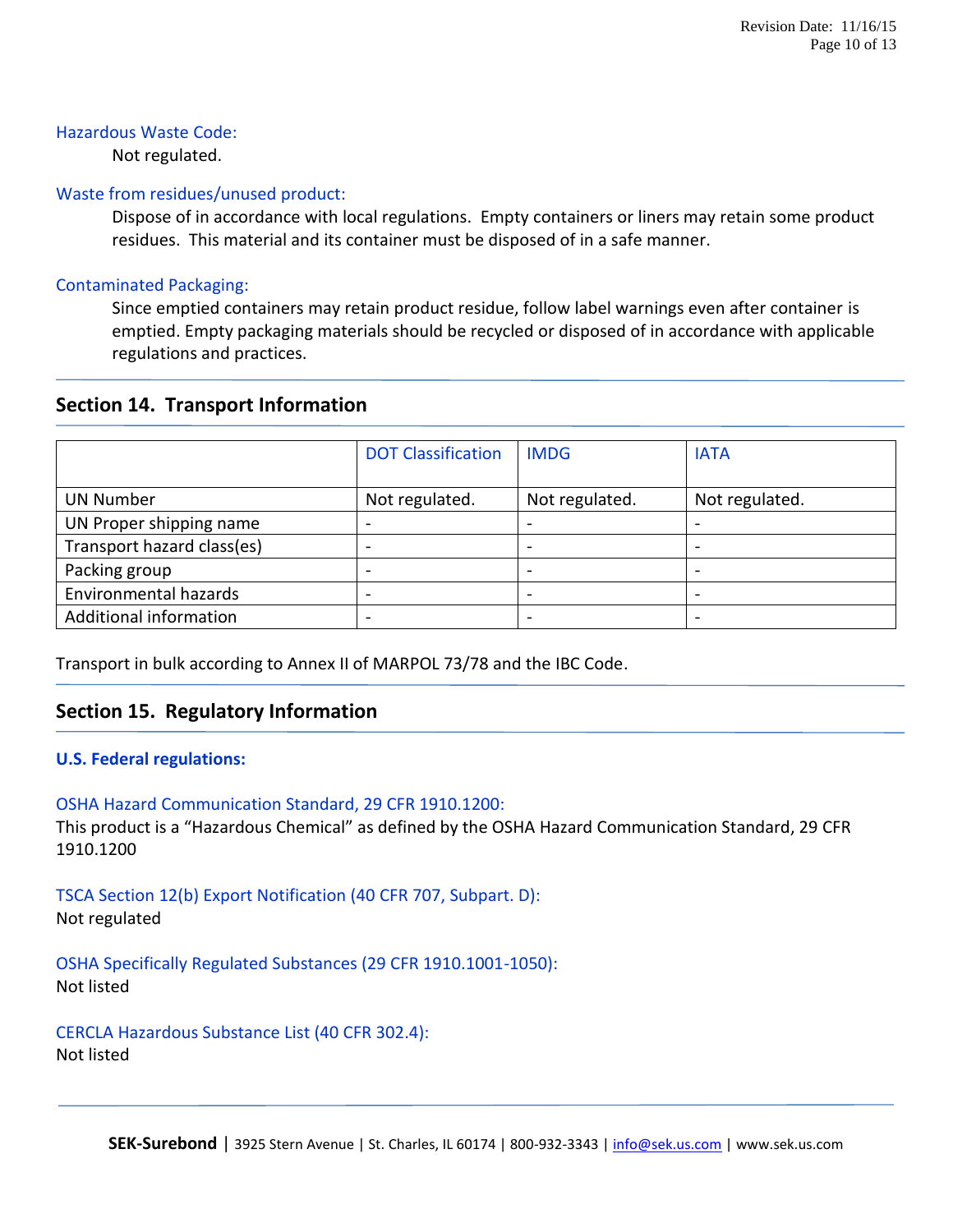Clean Air Act Section 112 (b): Hazardous Air Pollutants (HAPs): Not regulated

Clean Air Act Section 112 (r) Accidental Release Prevention (40 CFR 68.130): Not regulated

# Safe Drinking Water Act (SDWA): Not regulated

# **SARA 311/312**

**Classification:** Delayed (chronic) health hazard.

# **Composition/Information on Ingredients:**

| <b>Name</b>                                   | %  | <b>Fire Hazard   Sudden</b> | <b>Release of</b><br><b>Pressure</b> | <b>Reactive</b> | <b>Immediate</b><br>(acute)<br><b>Health</b><br><b>Hazard</b> | <b>Delayed</b><br>(chronic)<br><b>Health</b><br><b>Hazard</b> |
|-----------------------------------------------|----|-----------------------------|--------------------------------------|-----------------|---------------------------------------------------------------|---------------------------------------------------------------|
| Crystalline Silica (Quartz)<br>CAS 14808-60-7 | >1 | No                          | No                                   | <b>No</b>       | <b>No</b>                                                     | Yes                                                           |

# **SARA 313 (TRI)**

|                            | <b>Product Name</b>         | <b>CAS Number</b> |               |
|----------------------------|-----------------------------|-------------------|---------------|
| Form R-Report Requirements | Crystalline Silica (Quartz) | 14808-60-7        | Not regulated |

# **STATE REGULATIONS:**

| <b>Massachusetts RTK:</b> | The following components are listed: Crystalline Silica (Quartz) (CAS 14808-60-7),<br>Respirable Tridymite and Cristobalite (other forms of Crystalline Silica) (CAS |
|---------------------------|----------------------------------------------------------------------------------------------------------------------------------------------------------------------|
|                           | Mixture)                                                                                                                                                             |
| New Jersey RTK:           | The following components are listed: Crystalline Silica (Quartz) (CAS 14808-60-7),                                                                                   |
|                           | Respirable Tridymite and Cristobalite (other forms of Crystalline Silica) (CAS                                                                                       |
|                           | Mixture)                                                                                                                                                             |
| Pennsylvania RTK:         | The following components are listed: Crystalline Silica (Quartz) (CAS 14808-60-7),<br>Respirable Tridymite and Cristobalite (other forms of Crystalline Silica) (CAS |
|                           | Mixture)                                                                                                                                                             |
| <b>Rhode Island RTK:</b>  | Not regulated.                                                                                                                                                       |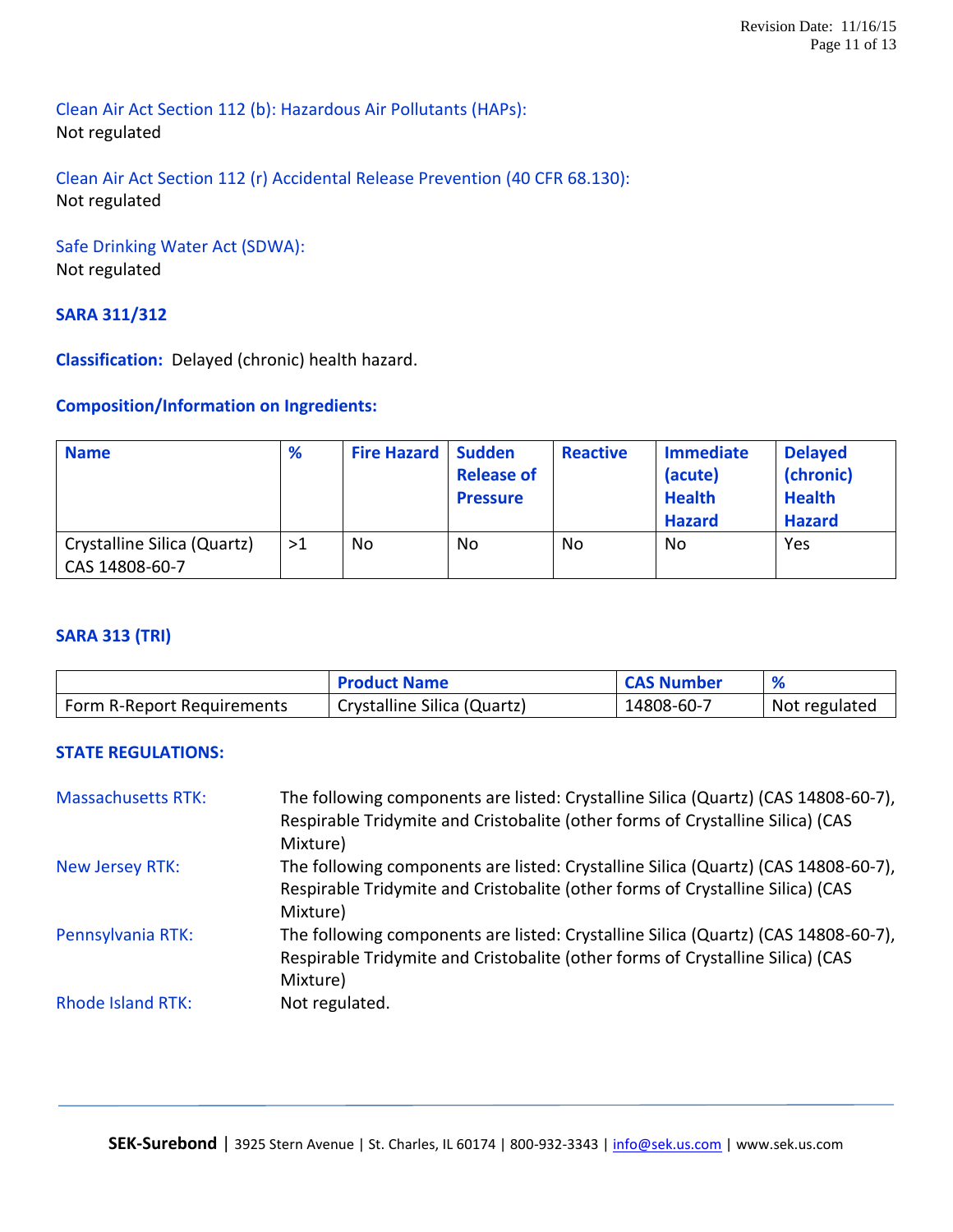## **California Prop. 65:**

WARNING: This product contains crystalline silica and chemicals (trace metals) known to the State of California to cause cancer.

| <b>Ingredient Name</b>                        |     |    | Cancer   Reproductive   No significant risk level   Maximum acceptable | dosage level |
|-----------------------------------------------|-----|----|------------------------------------------------------------------------|--------------|
| Crystalline Silica (Quartz)<br>CAS 14808-60-7 | Yes | No | No                                                                     | No           |

#### **International Regulations:**

| <b>Ingredient Name</b>      | CAS#       | <b>TSCA</b> | <b>Canada</b> | <b>WHMIS</b>     | <b>EEC</b>    |
|-----------------------------|------------|-------------|---------------|------------------|---------------|
| Crystalline Silica (Quartz) | 14808-60-7 | Yes         | <b>DSL</b>    | D <sub>2</sub> A | <b>EINECS</b> |

#### **WHMIS Classification:**

D2A "Materials Causing Other Toxic Effects"



# **Section 16. Other Information**

#### **Abbreviations:**

ACGIH - American Conference of Governmental Industrial Hygienists CAS - Chemical Abstract Service CERCLA - Comprehensive Emergency Response and Comprehensive Liability Act CFR - Code of Federal Regulations DOT - Department of Transportation GHS - Globally Harmonized System HEPA - High Efficiency Particulate Air IATA - International Air Transport Association IARC - International Agency for Research on Cancer IMDG - International Maritime Dangerous Goods NIOSH - National Institute of Occupational Safety and Health NOEC - No Observed Effect Concentration NTP - National Toxicology Program OSHA - Occupational Safety and Health Administration PEL - Permissible Exposure Limit REL - Recommended Exposure Limit